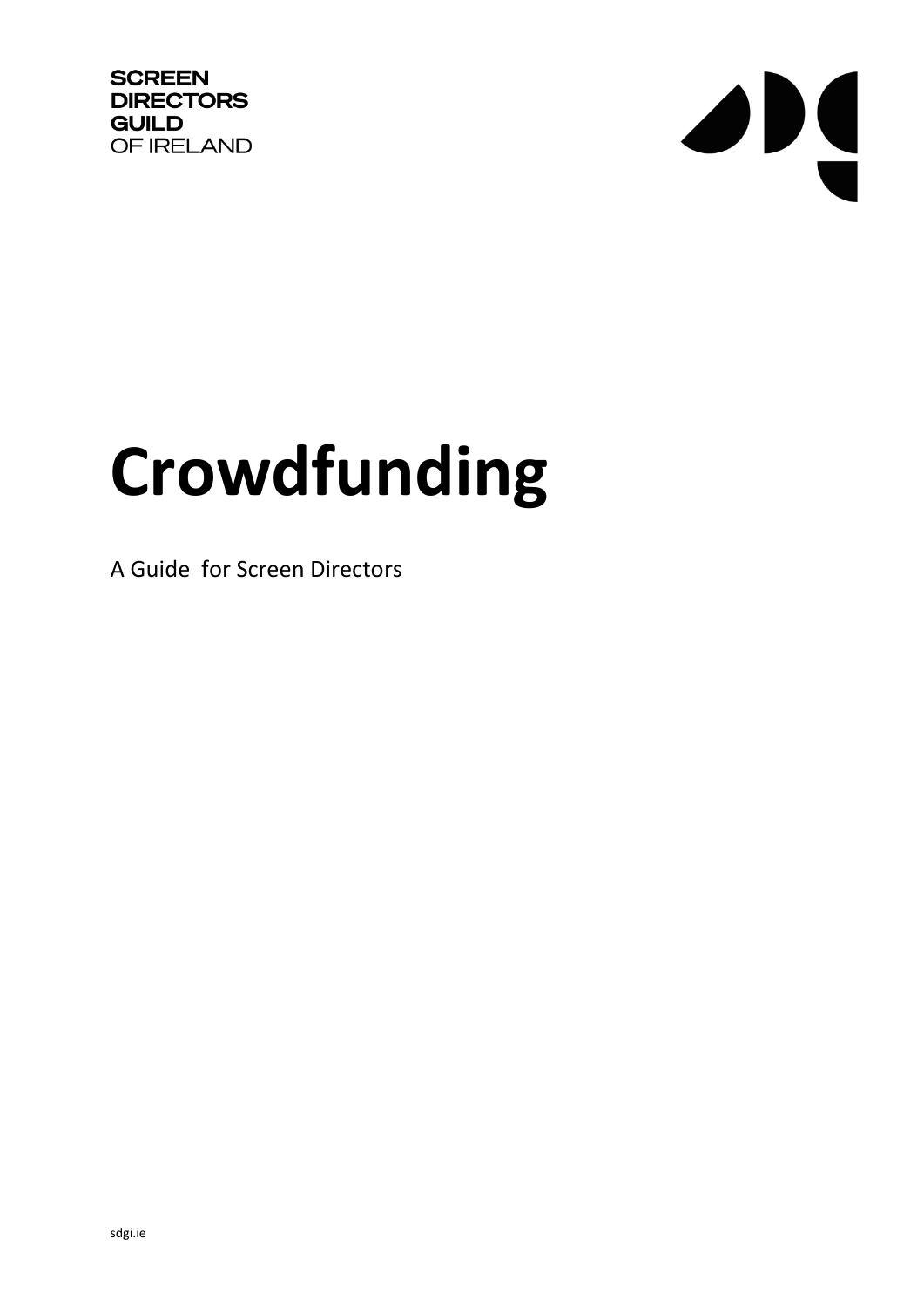If you are considering crowd funding for your film/TV show there is a lot to think about. We have done the work to give you an overview of the successes of crowdfunding and what the different sites offer to help make the decision if

## **Good things come in lots of small transactions**

crowdfunding is an option for your project.

Crowdfunding is based on the simple principle that here are more creative people in the world than there are wealthy patrons of creativity, crowdfunding allows creative minds to fund their own projects by way of individual donations, or pledges from people all over the world and works by leveraging multiple people for "smaller" amounts of financing.

Simply put, how many people do you know who are ready, willing, and able to contribute €50,000 or more to back a creative project? It is probably not so many, but how many people do you know who could contribute €10, €50 or €100 toward the same project? It's bound to be a lot more. And now we see the power of the crowd, often all the financial backing filmmakers could ever need is already available to them, if they know how to leverage it.

### **Your Audience**

When it comes to crowdfunding it's necessary to have a middle person, the one who puts the fans in contact with the director and that's where the sites come in. Where regular funding options have failed or prove too difficult, crowdfunding sites offer a new route into raising finance for film production, one that allows directors to put the film/tv show together independently, on their own terms. The success of these crowdfunding campaigns suggests this is something people want to see. With a project funded by the crowd you don't need to hand over ownership or shares the people who are backing you are doing so because they want to see *your* film as *you* intended it to be; it is essentially fan-funding. So if you as a director have a strong following this could be something to consider. With crowdfunding, not only do your raise funds for your film but you raise awareness and get a real sense of the viability of your project.

#### **Pitch**

Now while all this seems different to the regular methods, it's not entirely, you're still making a pitch, you're still presenting the crowdfunding equivalent of a grant proposal, and it is still a lot of work. Posting a project is just the beginning of the journey; it requires active involvement, engagement, and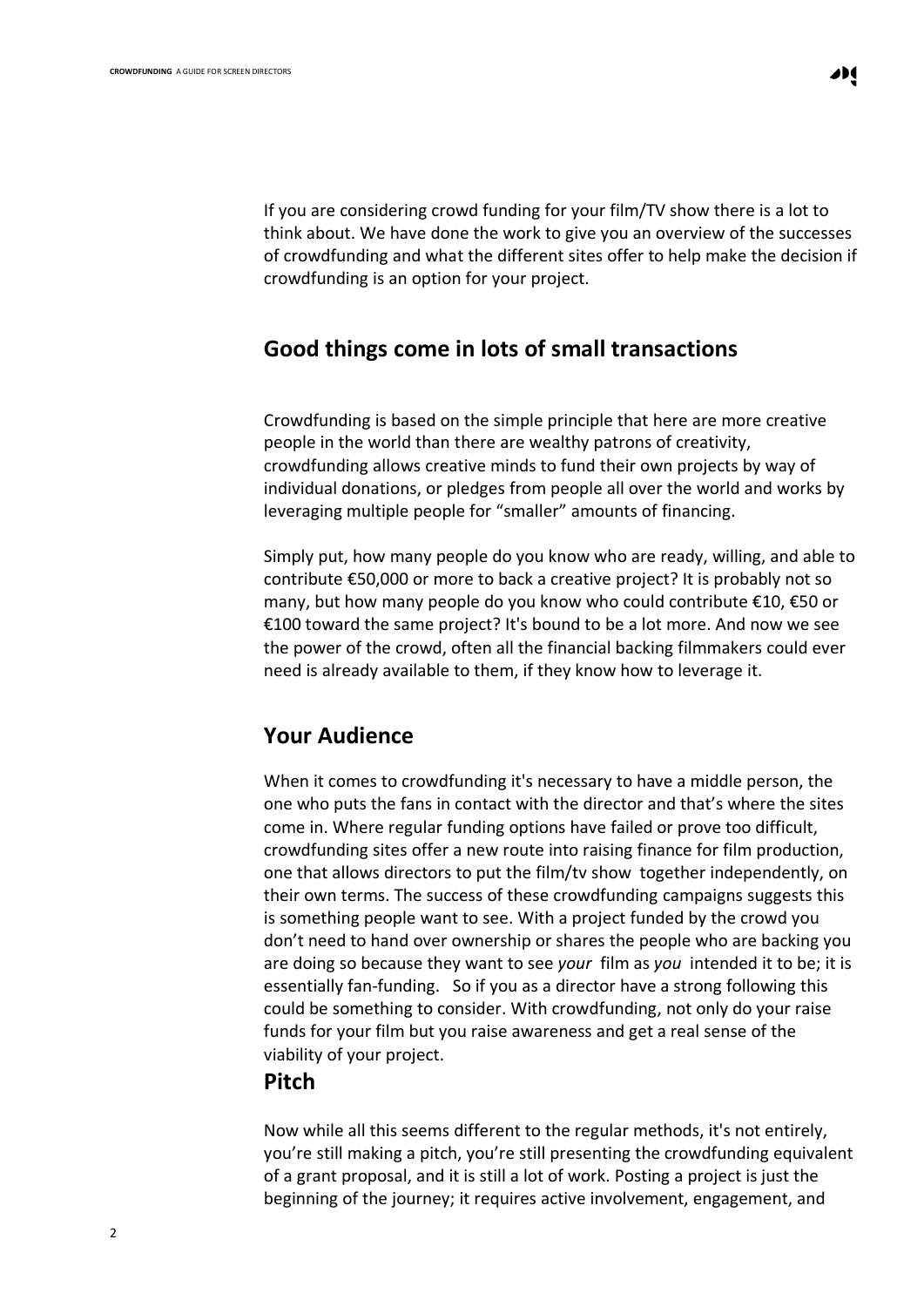promotion. The projects work on the basis of give and take. Those seeking funding post the basis of their project and their financial goal, then people can pledge money to the project in exchange for different rewards. These rewards range from an invitation to a screening getting merchandise to being an extra in the film itself or receiving an end credit. Most successful projects are further strengthened with an eye-catching video. These come in all shapes and sizes, check out [Anomalisa's](http://www.kickstarter.com/projects/anomalisa/charlie-kaufmans-anomalisa/description) quirky and smartly produced video for their "once in a lifetime opportunity" to make a film without studio interference. Alternatively the makers of 'My Name is Emily' appear themselves in [their](http://www.mynameisemilythefilm.com/#!about/mainPage) video and make a personal appeal outlining the merits of and [difficulties](http://www.mynameisemilythefilm.com/#!about/mainPage) faced by their [project.](http://www.mynameisemilythefilm.com/#!about/mainPage) There's no right way to attract funders so long as you connect with the audience, and there we have the real advantage of crowdfunding. Before a trailer is even released, the audience already has a sense of involvement in the film, they're a part of its very production.

Although which crowdfunding site you ultimately go with will largely depend on the specific needs of your film, there is a huge variety of options with over four hundred crowdfunding sites to choose from. But fear not! To help you with this crucial decision we have picked what we deem to be the best five platforms to launch your film project.

### **Five to Consider**

- **Fundit.ie** [Fundit.ie](http://fundit.ie/browse) is the Irish equivalent to its larger American cousins; it's designed the same way but is exclusively looking towards Irish creativity. Fundit was created by *Business to Arts*, a not for profit organisation, and is committed to giving to the creative sector and facilitating pre-sales of creative projects. A 5% fee is charged to support the running of the site and a further 3% that includes all other costs. They boast one of the highest success rates of all crowdfunding sites at 71% and also offer assistance with the project itself. Fundit is particularly popular when it comes to funding shorts or low budget films and, although there's not as much money available as with indiegogo and Kickstarter, it can also act as a means to attaining future funding. It was through Fundit that Risteard Ó Domhnaill raised €56,000 to fund his documentary 'Atlantic.' While the funding itself was hugely significant, the success of Risteard's crowdfunding campaign also meant he had significant leverage and, in Risteard's own words, "it allowed me to argue my case with the Irish Film Board who matched what we raised with crowdfunding."
- **[Kickstarter](http://www.kickstarter.com/) -** Kickstarter is the biggest of the crowdfunding sites and operates on the ruthless premise that should a project not reach or exceed the goal set out, it receives nothing. As a result, any campaign run on Kickstarter requires constant attention and effort to succeed, however it also means that a director won't be expected to deliver his project if its underfunded. Not that this should worry you, as Kickstarter themselves recognize, of the projects that have reached 20% of their funding goal, 81% were successfully funded. Kickstarter allows for projects to run from 1 to 60 days, but recommends 30, and if successful will collect a fee of 5% from the projects funding goal. The appeal of Kickstarter is obvious; it's the biggest of the crowdfunding sites and has funders from all over the world, but this also means the site is saturated with films to the extent that it can be hard to stand out (although